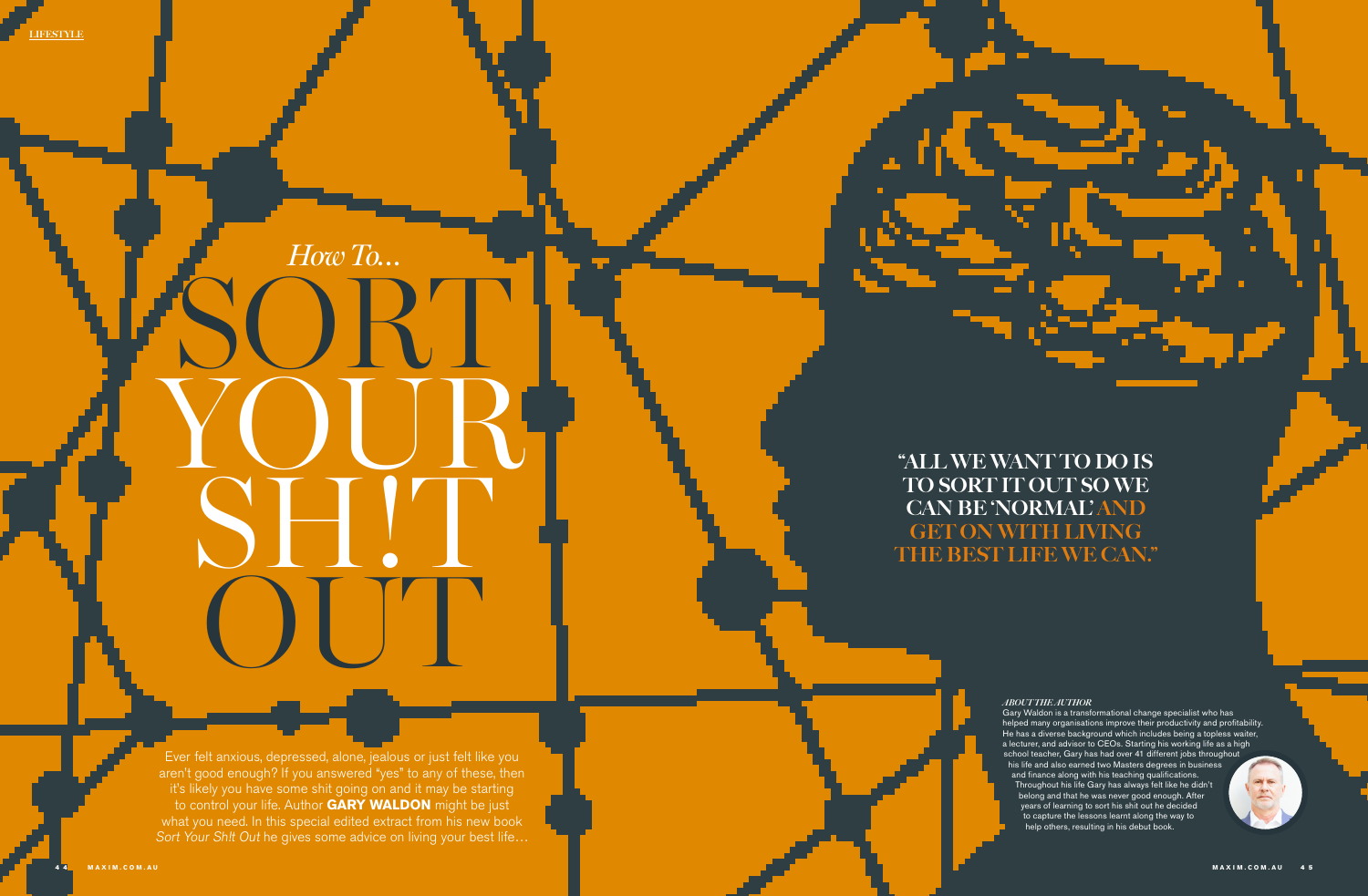## THERE'S NO SUCH THING AS NORMAL AND WE NEED TO STOP TRYING TO FIT IN."

### 1. **KNOW YOUR SHIT** Most of us

know we have shit but don't actually know where it comes from, what it is, why it's there or what to do about it. This section is about digging into your mind, getting your hands dirty and identifying where your shit really comes from. What we think is causing our discomfort and unhappiness may actually only be a symptom of what's really happening for us.

2. **OWN YOUR SHIT** Name it and own it so you can tame it. Accepting and taking responsibility for our shit can be a doubleedged sword. For some of us, we're the masters of deflection and will blame everyone else for our unhappiness rather than own our shit and deal with it. 3. **DEAL WITH YOUR SHIT** Knowing our shit and our relationship with it is not much use in the long term if we don't do something about it and deal with it.

offering up some tough le ost of us have probably heard the phrase "Sort your shit out" at one time or another. It may have been from a well-intended family member or friend offering up some tough love, or maybe an angry boss threatening your future employment. Most likely though, it's been from yourself as you beat yourself up for not meeting your own expectations or achieving what you think you should be. Regardless of the source, the term suggests not all is where it should be in our lives. Below are some words from my book to help you on your way to sorting your shit out.

#### 4. **MAINTAINING YOUR SHIT FIT**

Once you have dealt with your current shit, you haven't finished. Just like going to gym and getting fit, you need to keep working on it to stay in shape. As we know, shit happens and it is a part of life, so it will continue to happen. Given that we'll all have our ups and downs as we go through life, this section focusses on the things we can do to maintain a healthy balance while life happens.

Whether you're a Buddhist monk, a yoga guru, a motivational speaker or just an average Joe, we're all striving to reach a state where everything is as we want it to be, where our minds aren't running rampant in our heads and our inner critic is silenced. Most of the time, we're ok with our shit. It's not doing much harm, just sitting in the background, not trying to control too much. Our shit makes up much of who we are — it impacts our personality, behaviours and mental state.

#### YOU'RE WEIRD, GET OVER IT

However, sometimes our shit can start to get the better of us. We can feel like it's taking control to the point where we can't seem to focus on anything else. These are times when we need to wrestle back control from our shit and kick its ass back into the corner where it belongs. Because we frequently get caught up in our own heads, we mistakenly think that we're the only ones who don't seem to have our shit together.

Sure, there may be people who appear to be more messed up than we are, but there are the others who are apparently living an enviable life. Then there's little old you and me, with all this shit running around in our heads, and all

Many self-help books seem to encourage focus on the fairy tale and forget that as life happens it brings its inevitable ups and downs. The Disney approach to life is realistic, sustainable or effective. There ain't no quick fixes, there's no single formula that'll make the future all rosy forever after, nor someone who, by merely associating with them, will fill our emptiness. The place we really need to be looking is within ourselves.

#### WHAT'S YOUR SUPERHERO BACKSTORY?

The way we understand and connect with a superhero is often through their backstory. Spider-Man was orphaned and as a result of being bitten by a radioactive spider, gained

## $\text{THE}\textbf{SHIT}$  There are four key ideas to sorting your shit out which will help you live your best life...

we want to do is to sort it out so we can be 'normal' and get on with living the best life we can. Let's burst that balloon! There's no such thing as normal and we need to stop trying to fit in.

#### EVERYBODY HAS THEIR SHIT

Regardless of whether you're male or female, super-hot/smart/ wealthy or not, a criminal or the CEO of your own company, we all have our own shit. You may pretend it's not there. You may try and maintain the facade to hide it, but despite your best efforts it always seems to find a way to reveal itself. In a recent interview with the New York Times, actor Brad Pitt opened up about the shit he faced following the breakdown of his marriage to Angelina Jolie.

"I grew up with that be capable, be strong, don't show weakness thing," he told reporter Kyle Buchanan. "I'm grateful that there was such an emphasis on being capable and doing things on your own with humility, but what's lacking about that is taking inventory of yourself. It's almost a denial of this other part of you that is weak and goes through self-doubts, even though those are human things we all experience. Certainly, it's my belief that you can't really know yourself until you identify and accept those things."

Our shit can be found within our opinions and tainted thoughts, feelings and emotions, attitudes and behaviours. We may blame others, get depressed, shut down emotionally or put up a loud facade to avoid truly owning our shit. If someone tries to convince you that they have all their shit together or if you think they've got it together, because their life seems so perfect from the outside, one of two things is happening. Firstly, at that exact period of time the gods are smiling on them and life is good and their shit has faded into the background for a while. Or they're bullshitting you. They're putting up their 'it's all great' facade and you're buying into it.

superpowers. Batman's alter ego Bruce Wayne lost his parents as a child and became a vigilante. Superman's parents forced him to leave his planet to save his race. Thor was banished from Asgard after having his godly powers stripped and Wonder Woman's mum wouldn't let her train with the other warriors, thereby alienating her with her over-protectiveness.

It seems that for any superhero, to be truly relatable to us mere mortals, there has to be a backstory that involves personal loss, tragedy, unfulfilled potential and a belief that they can make the world a better place and were meant for bigger things. A true superhero must have their own bad shit and good shit to enable them to realise their potential.

Fortunately, these days, superheroes are much more multifaceted and realistic, with both a dark side and a good side that they